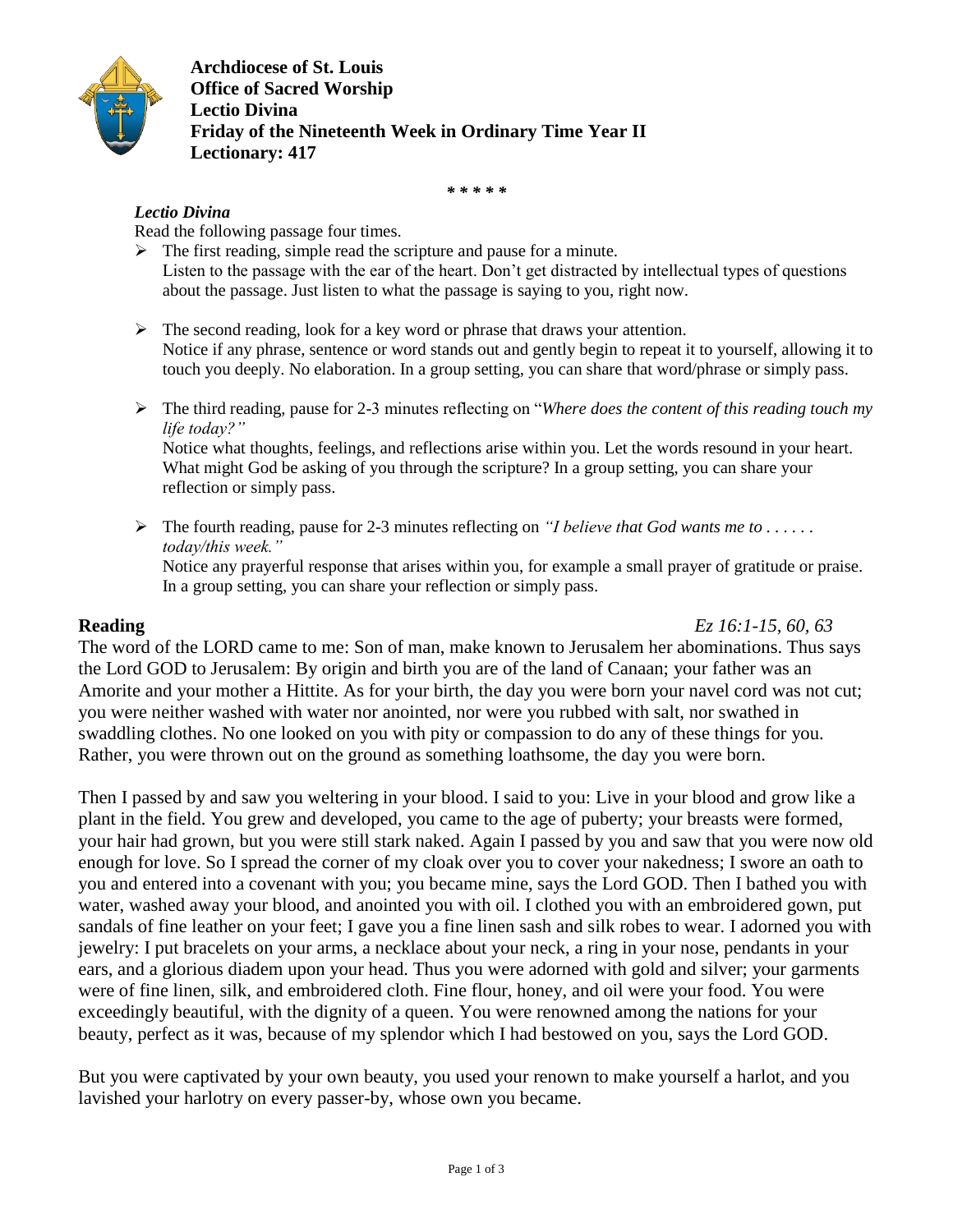

**Archdiocese of St. Louis Office of Sacred Worship Lectio Divina Friday of the Nineteenth Week in Ordinary Time Year II Lectionary: 417**

Yet I will remember the covenant I made with you when you were a girl, and I will set up an everlasting covenant with you, that you may remember and be covered with confusion, and that you may be utterly silenced for shame when I pardon you for all you have done, says the Lord GOD.

*Or Ez 16:59-63*

Thus says the LORD: I will deal with you according to what you have done, you who despised your oath, breaking a covenant. Yet I will remember the covenant I made with you when you were a girl, and I will set up an everlasting covenant with you. Then you shall remember your conduct and be ashamed when I take your sisters, those older and younger than you, and give them to you as daughters, even though I am not bound by my covenant with you. For I will re-establish my covenant with you, that you may know that I am the LORD, that you may remember and be covered with confusion, and that you may be utterly silenced for shame when I pardon you for all you have done, says the Lord GOD.

*\* \* \* \* \**

## *Lectio Divina*

Read the following passage four times.

 $\triangleright$  The first reading, simple read the scripture and pause for a minute. Listen to the passage with the ear of the heart. Don't get distracted by intellectual types of questions about the passage. Just listen to what the passage is saying to you, right now.

- $\triangleright$  The second reading, look for a key word or phrase that draws your attention. Notice if any phrase, sentence or word stands out and gently begin to repeat it to yourself, allowing it to touch you deeply. No elaboration. In a group setting, you can share that word/phrase or simply pass.
- The third reading, pause for 2-3 minutes reflecting on "*Where does the content of this reading touch my life today?"*

Notice what thoughts, feelings, and reflections arise within you. Let the words resound in your heart. What might God be asking of you through the scripture? In a group setting, you can share your reflection or simply pass.

 $\triangleright$  The fourth reading, pause for 2-3 minutes reflecting on *"I believe that God wants me to ..... today/this week."*

Notice any prayerful response that arises within you, for example a small prayer of gratitude or praise. In a group setting, you can share your reflection or simply pass.

# **Responsorial Psalm** *Isaiah 12:2-3, 4bcd, 5-6*

**R. (1c) You have turned from your anger.**

God indeed is my savior; I am confident and unafraid. My strength and my courage is the LORD, and he has been my savior. With joy you will draw water at the fountain of salvation.

# **R. You have turned from your anger.**

Give thanks to the LORD, acclaim his name; among the nations make known his deeds, proclaim how exalted is his name.

# **R. You have turned from your anger.**